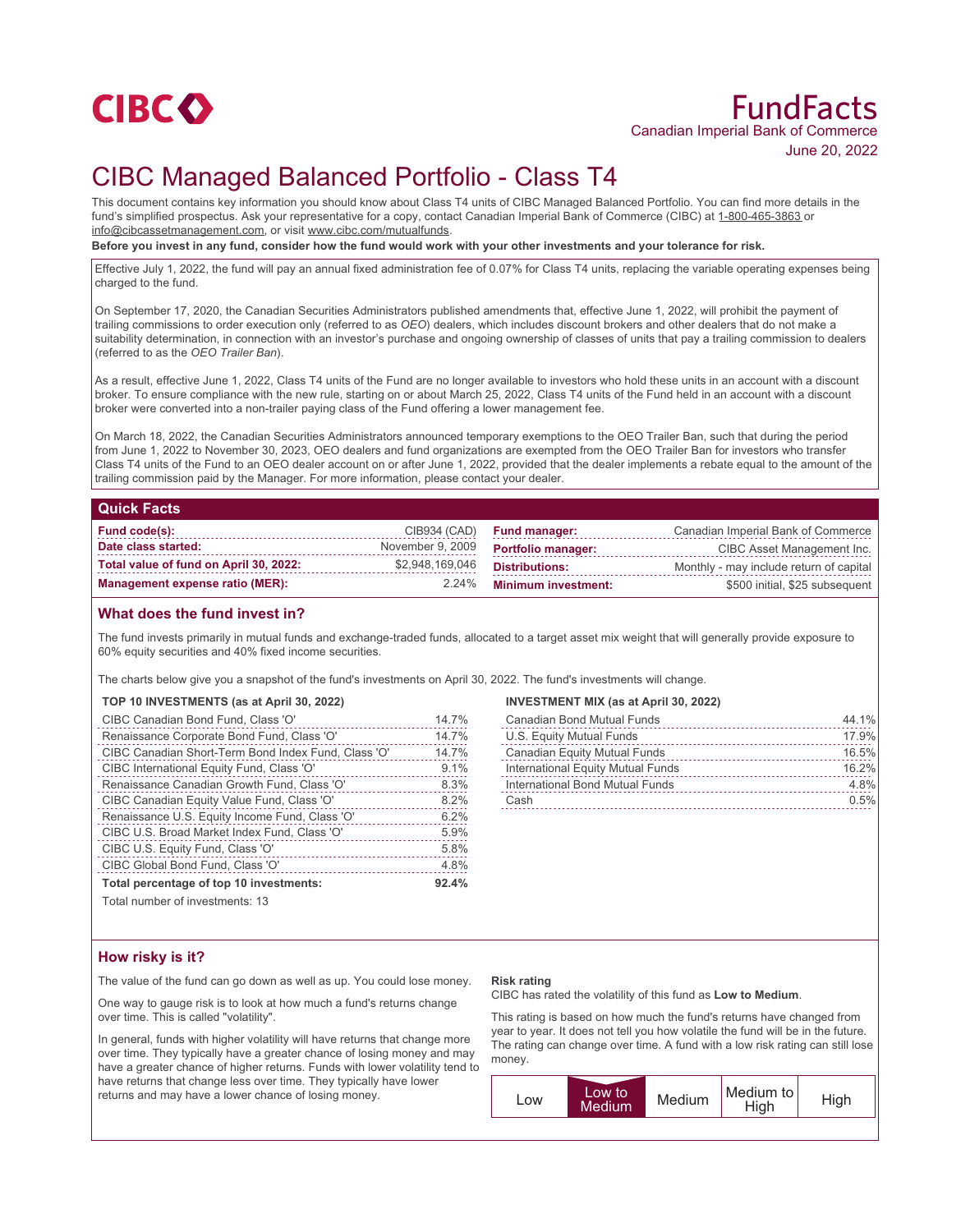# **FundFacts**

For more information about the risk rating, refer to *Investment Risk Classification Methodology* under *Specific Information About Each of the Mutual Funds Described in this Document* in the fund's simplified prospectus. For more information about specific risks that can affect the fund's returns, refer to the simplified prospectus under the section *What are the Risks of Investing in the Fund?* for the fund.

### **No guarantees**

Like most mutual funds, this fund does not have any guarantees. You may not get back the amount of money you invest.

# **How has the fund performed?**

This section tells you how Class T4 units of the fund have performed over the past 10 years. Returns are after expenses have been deducted. These expenses reduce the fund's returns.

## **YEAR-BY-YEAR RETURNS**

This chart shows how Class T4 units of the fund performed in each of the past 10 calendar years. Class T4 units dropped in value in 1 of the 10 years. The range of returns and change from year to year can help you assess how risky the fund has been in the past. It does not tell you how the fund will perform in the future.



## **BEST AND WORST 3-MONTH RETURNS**

This table shows the best and worst returns for Class T4 units of the fund in a 3-month period over the past 10 calendar years. The best and worst 3-month returns could be higher or lower in the future. Consider how much of a loss you could afford to take in a short period of time.

|                     | <b>Return</b> | 3 months ending | If you invested \$1,000 at the beginning of the period |
|---------------------|---------------|-----------------|--------------------------------------------------------|
| <b>Best return</b>  | 10.0%         | June 30, 2020   | Your investment would rise to \$1,100                  |
| <b>Worst return</b> | $-9.5\%$      | March 31, 2020  | Your investment would drop to \$905                    |

### **AVERAGE RETURN**

The annual compounded return of Class T4 units of the fund was 5.3% over the past 10 years. If you had invested \$1,000 in the fund 10 years ago, your investment would be worth \$1,682 as at April 30, 2022.

| Who is this fund for?                                                                                                                         | A word about tax                                                                                                                                                                                                                                                                                     |
|-----------------------------------------------------------------------------------------------------------------------------------------------|------------------------------------------------------------------------------------------------------------------------------------------------------------------------------------------------------------------------------------------------------------------------------------------------------|
| Investors who:<br>• are seeking a balance between income and long-term capital growth;<br>and<br>• are investing for the medium to long term. | In general, you will have to pay income tax on any money you make on a<br>fund. How much you pay depends on the tax laws where you live and<br>whether or not you hold the fund in a registered plan such as a<br>Registered Retirement Savings Plan (RRSP) or a Tax-Free Savings<br>Account (TFSA). |
|                                                                                                                                               | Keep in mind that if you hold your fund in a non-registered plan, fund<br>distributions are included in your taxable income, whether you receive<br>them in cash or have them reinvested.                                                                                                            |

# **How much does it cost?**

The following tables show the fees and expenses you could pay to buy, own, and sell Class T4 units of the fund. The fees and expenses - including any commissions - can vary among classes of a fund and among funds. Higher commissions can influence representatives to recommend one investment over another. Ask about other funds and investments that may be suitable for you at a lower cost.

## **1. SALES CHARGES**

There are no sales charges payable when you buy, switch, or sell units of the fund through CIBC Securities Inc. or CIBC Investor Services Inc. You may pay sales charges if you purchase units of the fund through another firm.